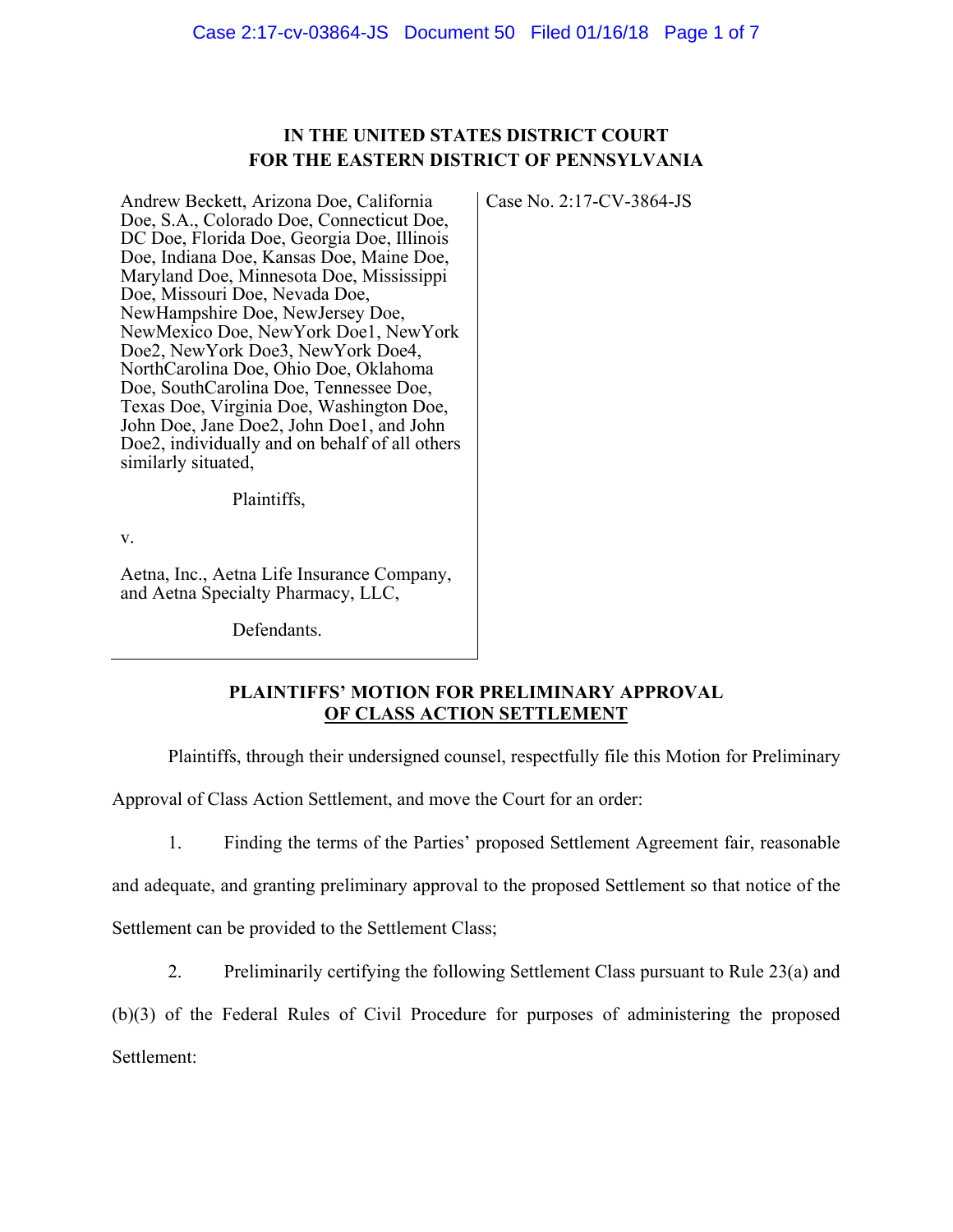#### Case 2:17-cv-03864-JS Document 50 Filed 01/16/18 Page 2 of 7

all persons whose Protected Health Information and/or Confidential HIV-related information was allegedly disclosed improperly by Aetna and/or Aetna-related or affiliated entities, or on their behalf, to third parties, including Gibson, Dunn & Crutcher, LLP ("GDC") and Kurtzman Carson Consultants LLC ("KCC"), and/or to whom any written notice was mailed as required by the settlement of *Doe v. Aetna, Inc.*, No. 14-cv-2986 (S.D. Cal.) and *Doe v. Coventry Health Care, Inc.*, No. 15-cv-62685 (S.D. Fla.).

3. Preliminarily appointing Plaintiffs Andrew Beckett, Arizona Doe, California Doe, S.A., Colorado Doe, Connecticut Doe, DC Doe, Florida Doe, Georgia Doe, Illinois Doe, Indiana Doe, Kansas Doe, Maine Doe, Maryland Doe, Minnesota Doe, Mississippi Doe, Missouri Doe, Nevada Doe, NewHampshire Doe, NewJersey Doe, NewMexico Doe, NewYork Doe, NewYork Doe1, NewYork Doe2, NewYork Doe3, NorthCarolina Doe, Ohio Doe, Oklahoma Doe, SouthCarolina Doe, Tennessee Doe, Texas Doe, Virginia Doe, Washington Doe, John Doe, Jane Doe2, John Doe1, and John Doe2 as Class Representatives;

4. Preliminarily appointing Shanon J. Carson, E. Michelle Drake, and Sarah R. Schalman-Bergen of Berger & Montague, P.C.; Ronda Goldfein of the AIDS Law Project of Pennsylvania; and Sally Friedman of the Legal Action Center as Co-Lead Class Counsel;

5. Appointing Angeion Group, LLC as the Settlement Administrator to provide notice to the Settlement Class and administer the Settlement;

6. Approving as to form and content the proposed Claim Form attached as Exhibit A to the Settlement Agreement, and the proposed Notice of Class Action Settlement attached as Exhibit C to the Settlement Agreement; and directing that notice of the proposed Settlement be provided to the Settlement Class in accordance with the terms and provisions of the Settlement Agreement; and

7. Scheduling a Final Approval Hearing to consider whether to grant final approval of the proposed Settlement Agreement.

2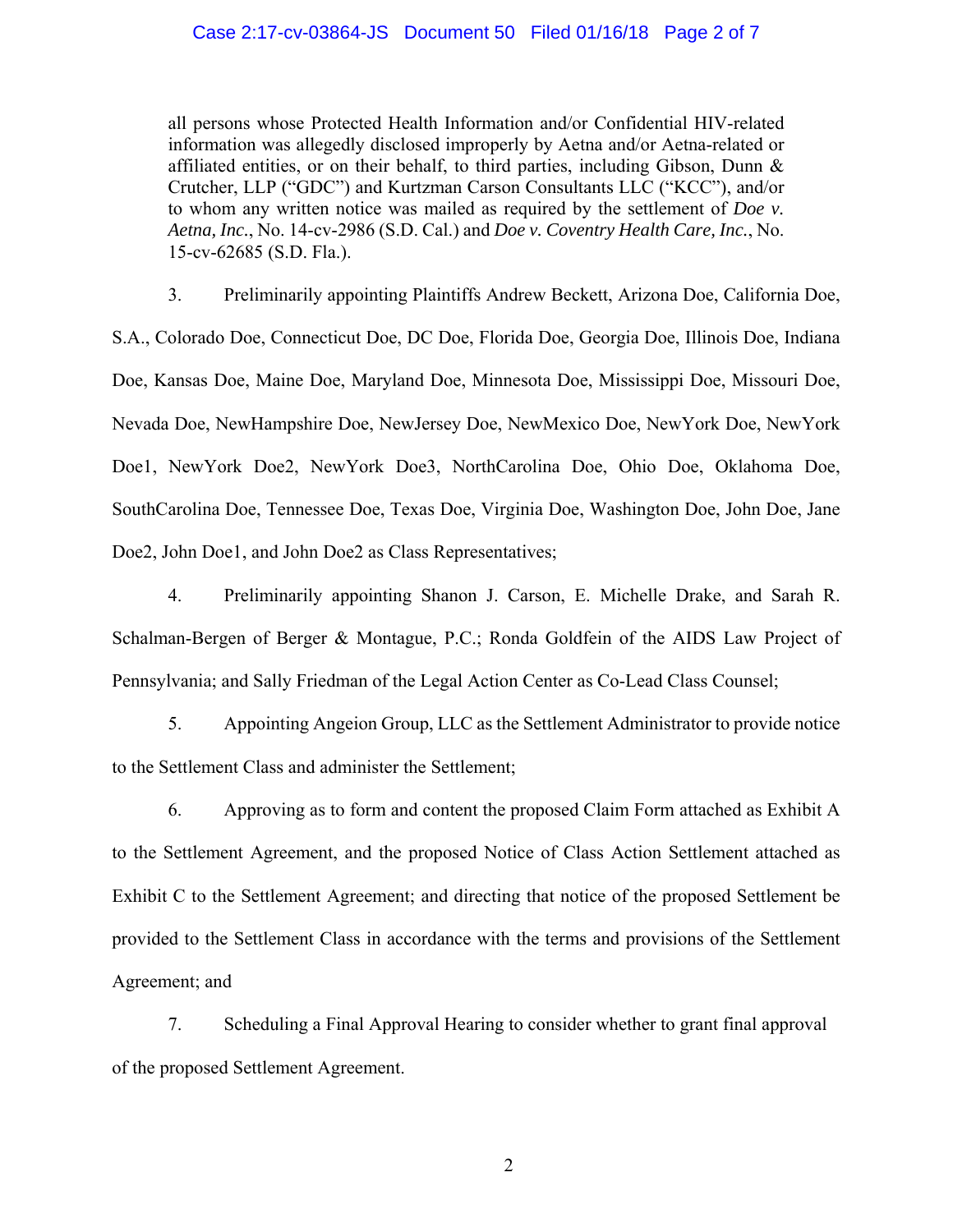#### Case 2:17-cv-03864-JS Document 50 Filed 01/16/18 Page 3 of 7

This Motion is based on the accompanying Memorandum of Law; the proposed Settlement Agreement, which is attached as Exhibit 1; the Declarations of Shanon J. Carson, Ronda B. Goldfein, Sally Friedman, and Charles E. Ferrara of Angeion Group, LLC, in support of this Motion, and all other records, pleadings and papers on file in this action. Pursuant to the terms of the Settlement Agreement, Defendants do not oppose this Motion. Defendants reserve their right to state their position and to be heard in this or any other litigation with regard to any facts or issues raised by this Motion and/or any responses thereto.

A proposed Order is submitted for the Court's consideration.

Dated: January 16, 2018 Respectfully submitted,

/s/Shanon J. Carson Shanon J. Carson (PA 85957) Sarah R. Schalman-Bergen (PA 206211) BERGER & MONTAGUE, P.C. 1622 Locust Street Philadelphia, PA 19103 scarson@bm.net sschalman-bergen@bm.net (215) 875-4656

E. Michelle Drake\* John Albanese\* BERGER & MONTAGUE, P.C. 43 SE Main Street Suite 505 Minneapolis, MN 55414 emdrake@bm.net jalbanese@bm.net (612) 594-5997

Ronda B. Goldfein (PA 61452) Yolanda French Lollis (PA 65148) Adrian M. Lowe (PA 313614) AIDS LAW PROJECT OF PENNSYLVANIA 1211 Chestnut Street, Suite 600 Philadelphia, PA 19107 goldfein@aidslawpa.org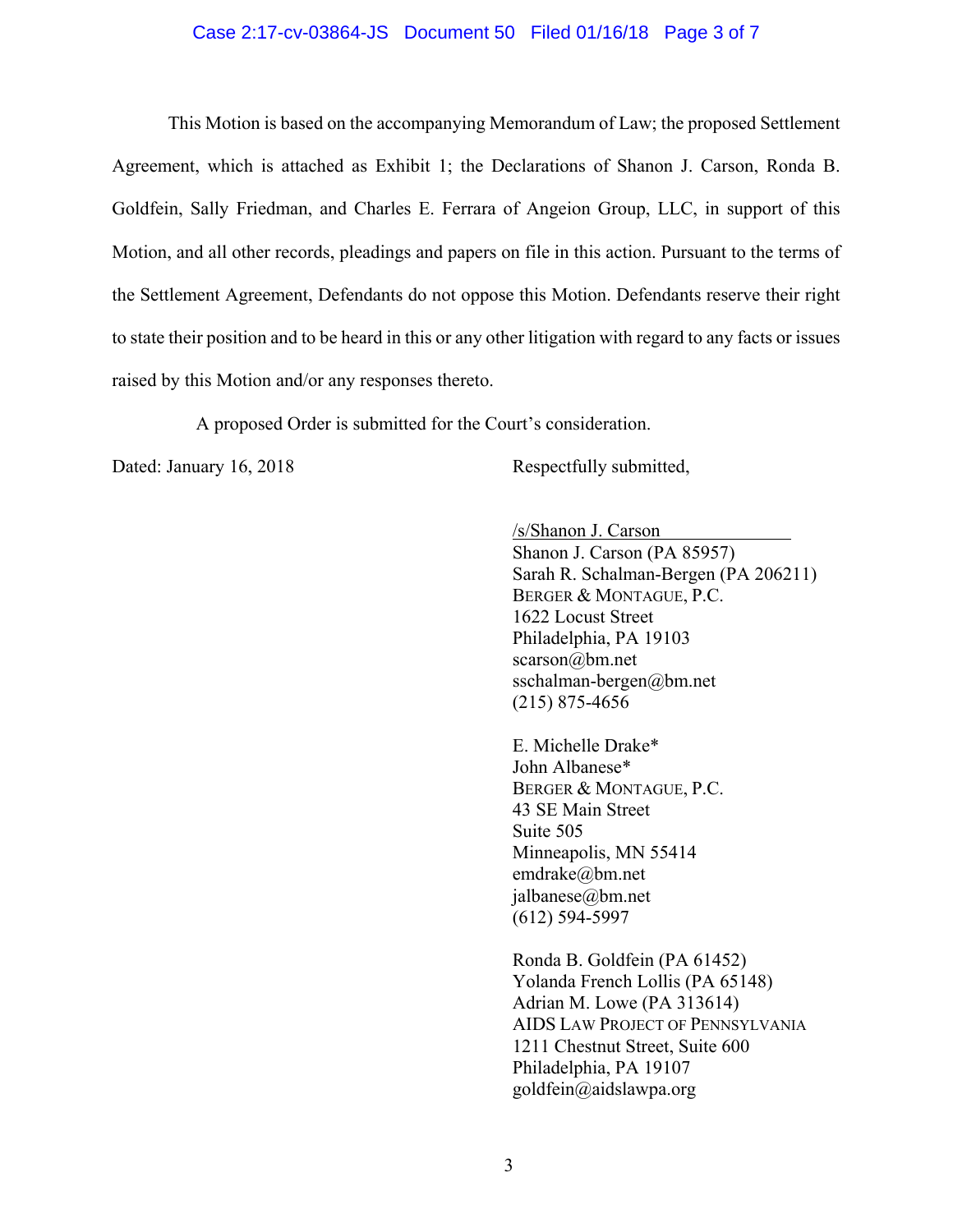alowe@aidslawpa.org lollis@aidslawpa.org (215) 587-9377

Sally Friedman\* Monica Welby\* Karla Lopez\* LEGAL ACTION CENTER 225 Varick Street New York, NY 10014 sfriedman@lac.org mwelby@lac.org klopez@lac.org (212) 243-1313

### *Co-Lead Counsel for Plaintiffs and the Proposed Settlement Class*

Torin A. Dorros\* DORROS LAW 8730 Wilshire Boulevard, Suite 350 Beverly Hills, California 90211 310-997-2050 tdorros@dorroslaw.com

### *Counsel for Plaintiff S.A.*

*\* Pro Hac Vice* 

Laurence D. King (SBN 206423) Linda M. Fong (SBN 124232) Matthew B. George (SBN 239322) Mario M. Choi (SBN 243409) KAPLAN FOX & KILSHEIMER LLP 350 Sansome Street, Suite 400 San Francisco, CA 94104 Telephone: 415-772-4700 Facsimile: 415-772-4707 lking@kaplanfox.com lfong@kaplanfox.com mgeorge@kaplanfox.com mchoi@kaplanfox.com

*Counsel for Plaintiff John Doe* 

Patricia M. Kipnis (PA #91470)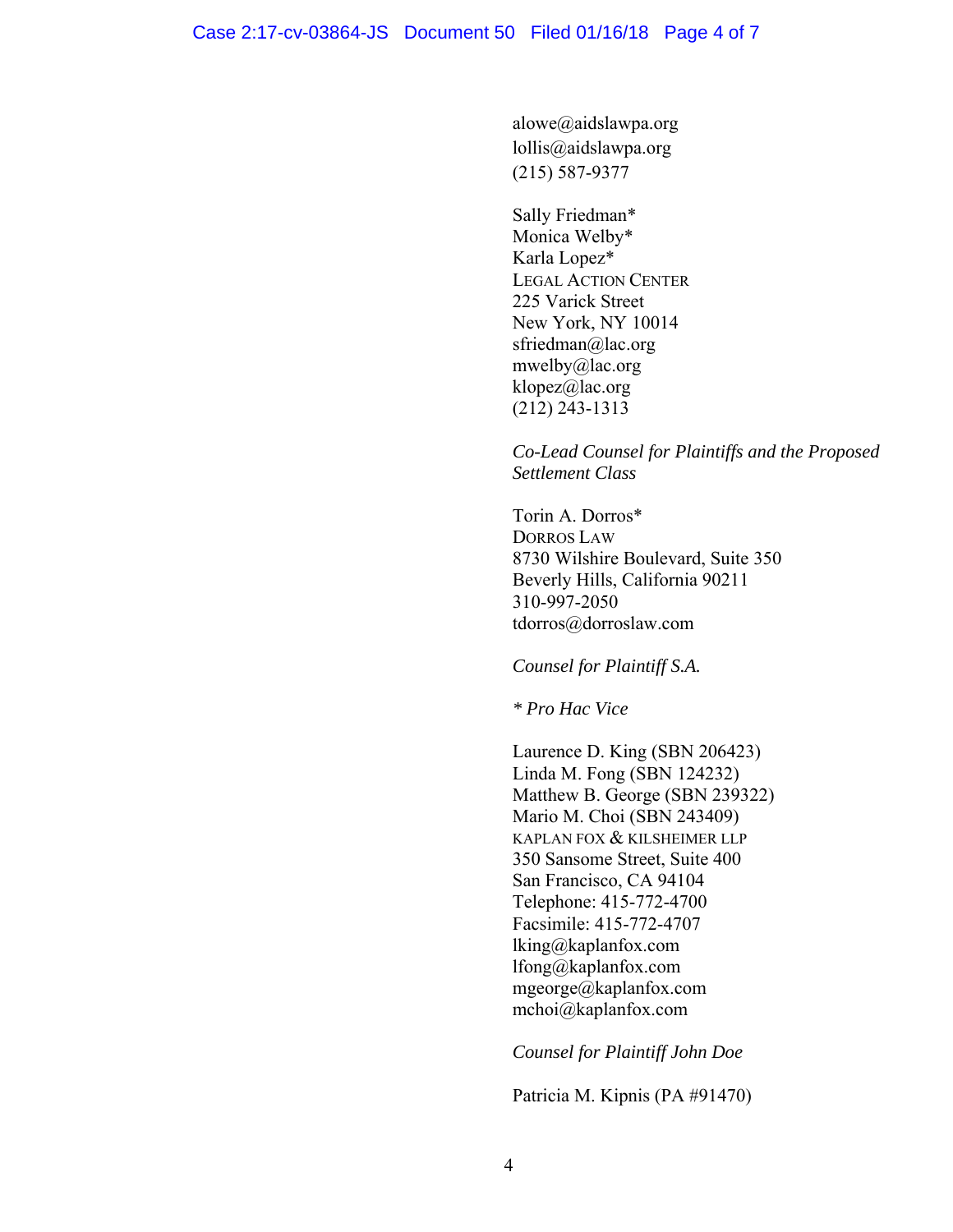#### Case 2:17-cv-03864-JS Document 50 Filed 01/16/18 Page 5 of 7

BAILEY & GLASSER LLP 923 Haddonfield Road Suite 300 Cherry Hill, NJ 08002 856-324-8219

Maureen M. Brady, KS bar No. 22460 MCSHANE & BRADY LLC Lucy McShane, 1656 Washington, Suite 140 Kansas City, MO 64108 816-888-8010 fax: 816-332-6295 mbrady@mcshanebradylaw.com lmcshane@mcshanebrady.com

Anne Schiavone KS bar No. 19669 4600 Madison, Ste. 810 Kansas City, MO 64112 816-283-8739 aschiavone@hslawllc.com

### *Counsel for Plaintiff Kansas Doe*

Brian P. Murray (CT 25372) GLANCY PRONGAY & MURRAY LLP 230 Park Avenue, Suite 530 New York, NY 10169 (212) 682-5340 bmurray@glancylaw.com

Paul C. Whalen LAW OFFICE OF PAUL C. WHALEN, P.C. 768 Plandome Road Manhasset, NY 11030 (516) 426-6870 paul@paulwhalen.com

Jasper D. Ward IV JONES WARD PLC 312 S. Fourth Street Louisville, KY 40202 (502) 882-6000 jasper@jonesward.com

John Yanchunis MORGAN & MORGAN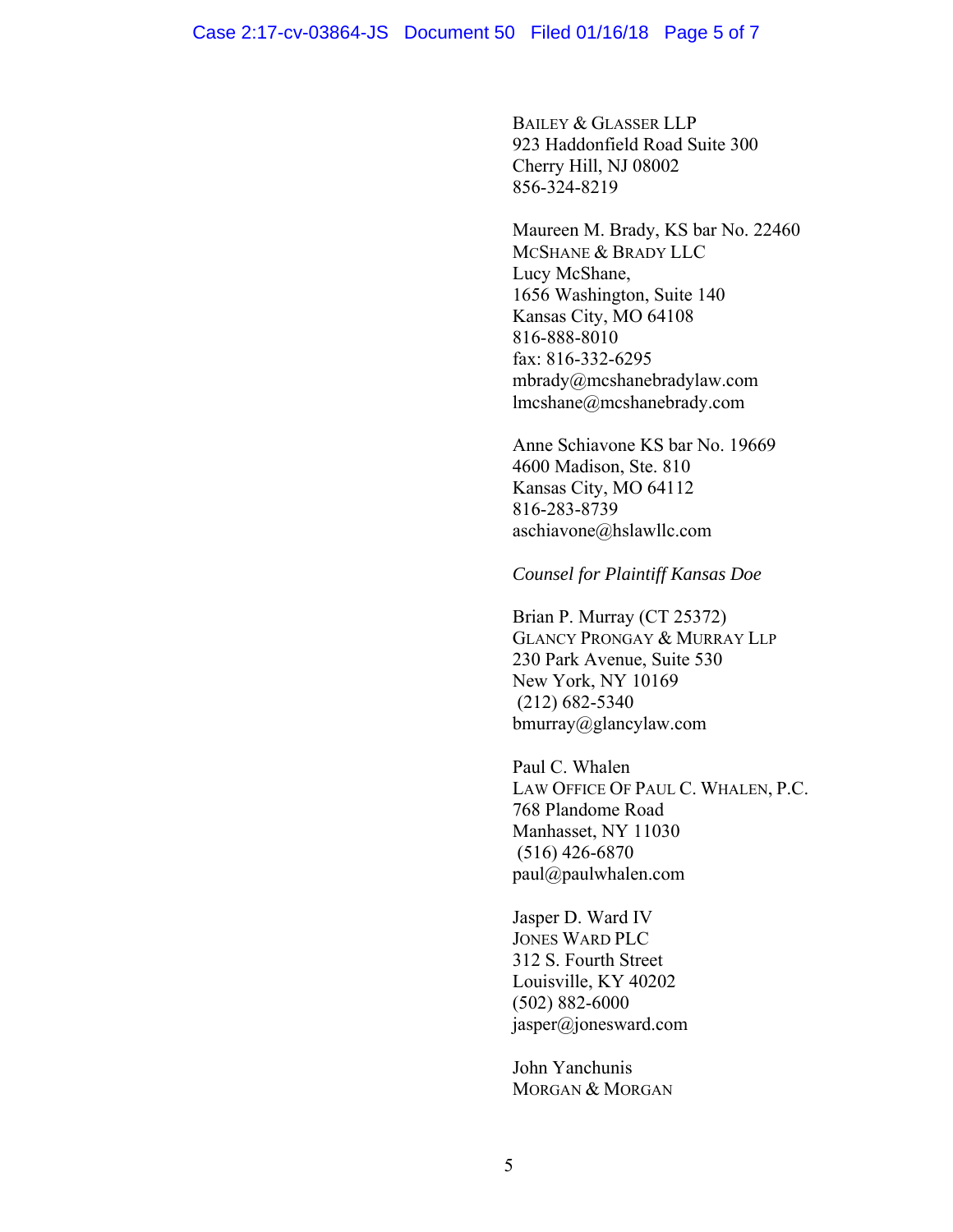#### Case 2:17-cv-03864-JS Document 50 Filed 01/16/18 Page 6 of 7

COMPLEX LITIGATION GROUP 201 North Franklin Street, 7th Floor Tampa, Florida 33602 (813) 275-5272 jyanchunis@forthepeople.com

Jean S. Martin LAW OFFICE OF JEAN SUTTON MARTIN, PLLC 2018 Eastwood Road Suite 225 Wilmington, NC 28403 Telephone: (800) 678-6612 jean@jsmlawoffice.corn

*Counsel for Plaintiffs Jane Doe2 and John Doe1* 

Abbas Kazerounian, Esq. (SBN: 249203) Mona Amini, Esq. (SBN: 296829) KAZEROUNI LAW GROUP, APC 245 Fischer Avenue, Unit D1 Costa Mesa, California 92626 Telephone: (800) 400-6808 Facsimile: (800) 520-5523 ak@kazlg.com mona@kazlg.com

Joshua B. Swigart, Esq. (SBN: 225557) HYDE & SWIGART 2221 Camino Del Rio South, Suite 101 San Diego, CA 92108 Telephone: (619) 233-7770 Facsimile: (619) 297-1022 josh@westcoastlitigation.com

THE SOLIMAN FIRM Steven Soliman, Esq. (SBN: 285049) 245 Fischer Avenue, Suite D1 Costa Mesa, CA 92626 Telephone: (714) 491-4111 Facsimile: (714) 491-4111 ssoliman@thesolimanfirm.com

*Counsel for Plaintiff John Doe2*